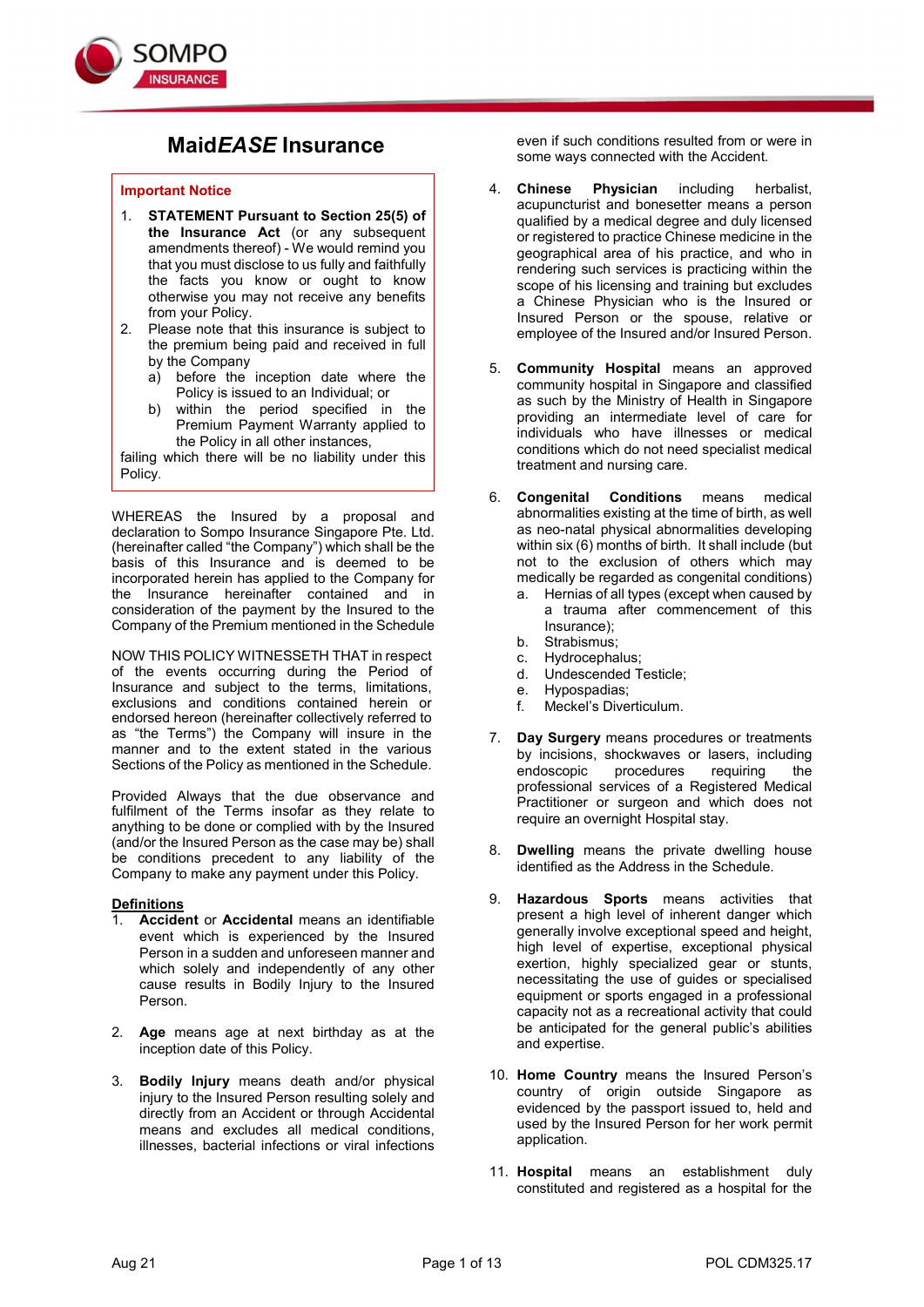care and treatment of sick and injured persons as bed-paying patients, and which:

- a. has facilities for diagnosis and major surgery;
- b. provides twenty-four (24) hours a day nursing services by registered graduate nurses; and
- c. is under the supervision of a Registered Medical Practitioner, and is not primarily a nature cure clinic, a place for alcoholics or drug addicts, a nursing, rest or convalescent home or home for the aged, place for rehabilitation care or similar establishment. For the avoidance of doubt Community Hospital shall be deemed to be a place for rehabilitation care for the purpose of this Policy.
- 12. Household Contents means any moveable household goods, Valuables and Personal Effects kept in the Dwelling and belonging to the Insured and/or the Insured's family members or for which the Insured is responsible excluding
	- a. anything more specifically insured under another policy;
	- b. motor vehicles and accessories, personal mobility devices, pedal cycles and watercraft;
	- c. money, deeds, bonds, bills of exchange, promissory notes, cheques, traveller's cheques, securities for money, stamps, certificates or documents of any kind, manuscripts, medals, contact lenses, hearing aids and livestock unless specially mentioned herein; or
	- d. property owned or held in trust in connection with any business, profession or trade.
- 13. Illness (including sickness or disease) means any sudden and unexpected pathological deviation from the normal healthy state, marked by interruption, cessation or disorder of the body functions, systems or organs as confirmed by a Registered Medical Practitioner.
- 14. Insured means the Employer of the Insured Person under whose name the Policy has been issued and who acts on behalf of the Insured Person in making the declarations in the Proposal Form which forms the basis of this Insurance.
- 15. Insured Person means the domestic helper named in the Schedule in the immediate employment of the Insured and holds a valid work permit in respect of such employment.
- 16. Loss of Sight means physical loss of an eye, or permanent and total loss of sight, which shall be considered as having occurred in one or both eyes if the degree of sight remaining after correction is 3/60 or less on the Snellen Scale (this means seeing at 3 metres what you should see at 60 metres) as confirmed by a fully qualified Ophthalmic Specialist.
- 17. Loss of Speech or Hearing means medically certified total and irrecoverable loss of the sense of speech or hearing.
- 18. Period of Insurance means the period bound by the 2 dates (both dates inclusive) as shown in the Schedule over which this Insurance is valid. Notwithstanding the Period of Insurance, for an Insured Person who is granted an In-Principle Approval by the Ministry of Manpower in Singapore, coverage shall commence on the day the Insured Person arrives in Singapore after clearing Singapore immigrations.
- 19. Personal Effects mean articles for personal use worn or carried by a person including clothing, camera equipment, but excluding jewellery, watches, money, mobile phones and accessories, pagers, portable computers/diaries and items which are used in connection with any business, profession or employment, as well as items insured under a separate policy.
- 20. Pre-Existing Conditions means an Injury or Illness which existed or have developed symptoms or there exists manifestation of the same before the inception of this Policy and which the Insured Person was aware or should reasonably have been aware, based on normal medically accepted pathological development of the Injury or Illness.
- 21. Private Hospital means a hospital licensed to operate as a hospital under the Private Hospitals and Medical Clinics Act other than a Public Hospital as defined herein.
- 22. Public Hospital (previously referred to as Government Restructured Hospital) means a Hospital in Singapore and classified as such by the Ministry of Health in Singapore and is run by companies wholly owned by the government of Singapore and receives government subvention or subsidy for the provision of subsidised medical services to patients.
- 23. Registered Medical Practitioner means a person qualified by degree in Western Medicine and duly licensed or registered to practice medicine and surgery in the geographical area of his practice, and who in rendering such services is practicing within the scope of his licensing and training but excludes a Registered Medical Practitioner who is the Insured or the Insured Person or the spouse, relative or employee of the Insured and/or Insured Person.
- 24. Valuables means jewellery, watches, money, antiques, paintings, furs, works of art, curios, stamps or coin collections, items of gold, silver, platinum or other precious metals and other collectable property.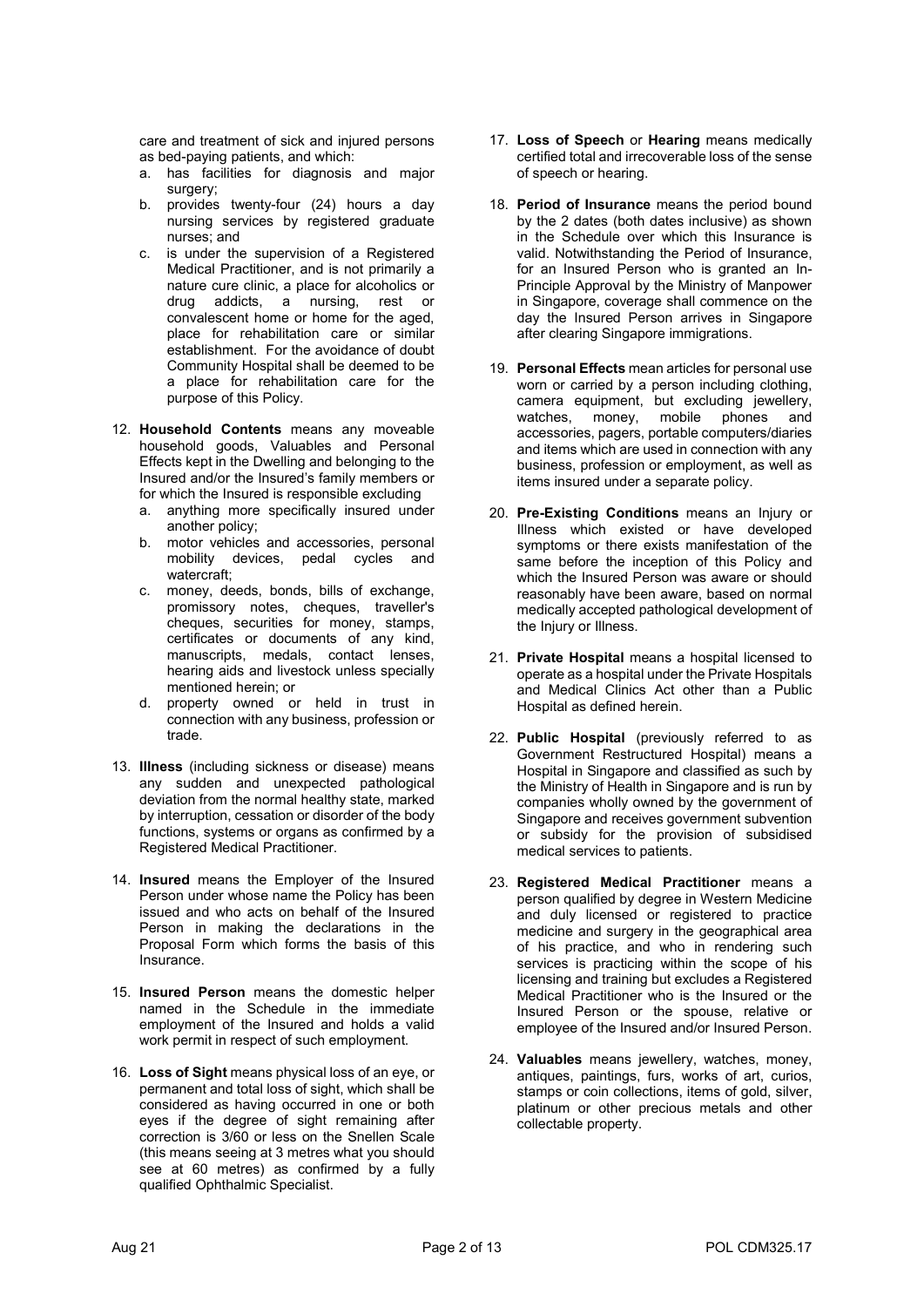The following Sections apply when specifically mentioned in the Schedule and are subject to the Terms of the Policy

### Section 1 – Worldwide Personal Accident

The Company will subject to the terms of this Section pay to the Insured Person or her legal personal representatives the Benefit(s) referred to below if during the Period of Insurance the Insured Person shall sustain Bodily Injury and within twelve (12) calendar months resulting directly and independently of any other cause in death or permanent disablement as stated below.

### Benefit

- 1. Death………………………As per Sum Insured
- 2. Permanent Disablement…shown in the 3. Medical Expenses………..Schedule incurred for the treatment
	- of the Injury

The payment under Benefit 2. Permanent Disablement shall be such percentage as specified in the Permanent Disablement Scale below.

| Item                    | <b>Description</b><br>of<br>disability                                                           | % of Capital<br><b>Sum Insured</b> |
|-------------------------|--------------------------------------------------------------------------------------------------|------------------------------------|
|                         |                                                                                                  |                                    |
| 1                       | Total and permanent<br>disablement<br>from<br>engaging in or attending<br>to employment          | 100%                               |
| $\overline{2}$          | Total and irremediable<br>loss of all sight in both<br>eyes                                      | 100%                               |
| $\overline{\mathbf{3}}$ | and irremediable<br>Total<br>loss of all sight in one<br>eye and loss of one hand<br>or one foot | 100%                               |
| $\overline{\mathbf{4}}$ | Total and irremediable<br>loss of all sight in one<br>eye                                        | 50%                                |
| 5                       | Loss of both hands or<br>feet or one hand and one<br>foot                                        | 100%                               |
| 6                       | Loss of one hand or one<br>foot                                                                  | 50%                                |
| 7                       | of hearing<br>Loss<br>or<br>speech                                                               | 50%                                |
| 8                       | Loss of hearing in one<br>ear                                                                    | 15%                                |
| 9                       | Loss of arm at shoulder                                                                          | 75%                                |
| 10                      | Loss of arm below<br>shoulder                                                                    | 65%                                |
| $\overline{11}$         | Loss of leg at hip                                                                               | 75%                                |
| 12                      | Loss of leg below hip                                                                            | 65%                                |
| $\overline{13}$         | of thumb (both<br>Loss<br>phalanges)                                                             | 25%                                |
| $\overline{14}$         | Loss of thumb (one<br>phalanx)                                                                   | 10%                                |
| 15                      | of index<br>finger<br>Loss<br>(three phalanges)                                                  | 10%                                |
| 16                      | Loss of index finger (two<br>phalanges)                                                          | 8%                                 |
| 17                      | Loss of index finger (one<br>phalanx)                                                            | 4%                                 |

| 18 | Loss of finger other than<br>thumb or index finger                                                              | 5%                                                                                                                                                                                                                                  |
|----|-----------------------------------------------------------------------------------------------------------------|-------------------------------------------------------------------------------------------------------------------------------------------------------------------------------------------------------------------------------------|
| 19 | Loss of great toe                                                                                               | 5%                                                                                                                                                                                                                                  |
| 20 | Loss of any other toe                                                                                           | 1%                                                                                                                                                                                                                                  |
| 21 | Any permanent partial<br>disablement<br>not<br>specified above other<br>than loss of sense of<br>taste or smell | such<br>percentage to<br>be assessed<br>by the<br>Company<br>after<br>consulting our<br>medical<br>practitioner<br>and pay a<br>percentage of<br>the sum<br>insured which<br>is consistent<br>with the scale<br>mentioned<br>above. |

# Special Provisions to Section 1

- 1. "Loss" of a limb or member or part thereof shall mean loss by actual physical severance or total and permanent loss of use.
- 2. The total sum payable for Permanent Disablement shall not exceed the sum insured specified under Section 1 of the Schedule.
- 3. The total sum payable for Permanent Disablement in respect of injury to more than one portion of a limb or member or part thereof shall not exceed the sum payable in respect of such injury to the whole of that limb or member or part thereof.
- 4. Where the aggregate sum payable in respect of all claims made pursuant to Benefit 2 is less than the sum insured specified under Section 1, the sum payable in respect of a subsequent claim made pursuant to Benefit 1 shall be the balance remaining of the insured sum specified under Section 1 after deduction of the said aggregate sum.
- 5. The payment of either Benefit 1 or 2 shall with effect from the date of the Accident resulting in such payment discharge the Company from any further claim under this Section except for expenses incurred under Benefit 3 arising from the same Accident if insured.
- 6. In respect of medical expenses, the Company will subject to the aggregate limit stated in the Schedule for the Period of Insurance pay the cost of medical, dental and/or surgical treatment given or prescribed by a Registered Medical Practitioner and all Hospital charges incurred within 12 months from the date of the Accident as a direct result of Injury sustained from the Accident. Dental treatment shall only mean treatment to restore natural teeth and shall exclude damage to dentures, crowning, dental implants, braces or treatment to the gums.
- 7. If the Insured Person suffers Bodily Injury during the Period of Insurance which requires necessary treatment by Physiotherapist or Chiropractor and it is referred by a Registered Medical Practitioner, the benefit payable for medical expenses shall include such treatment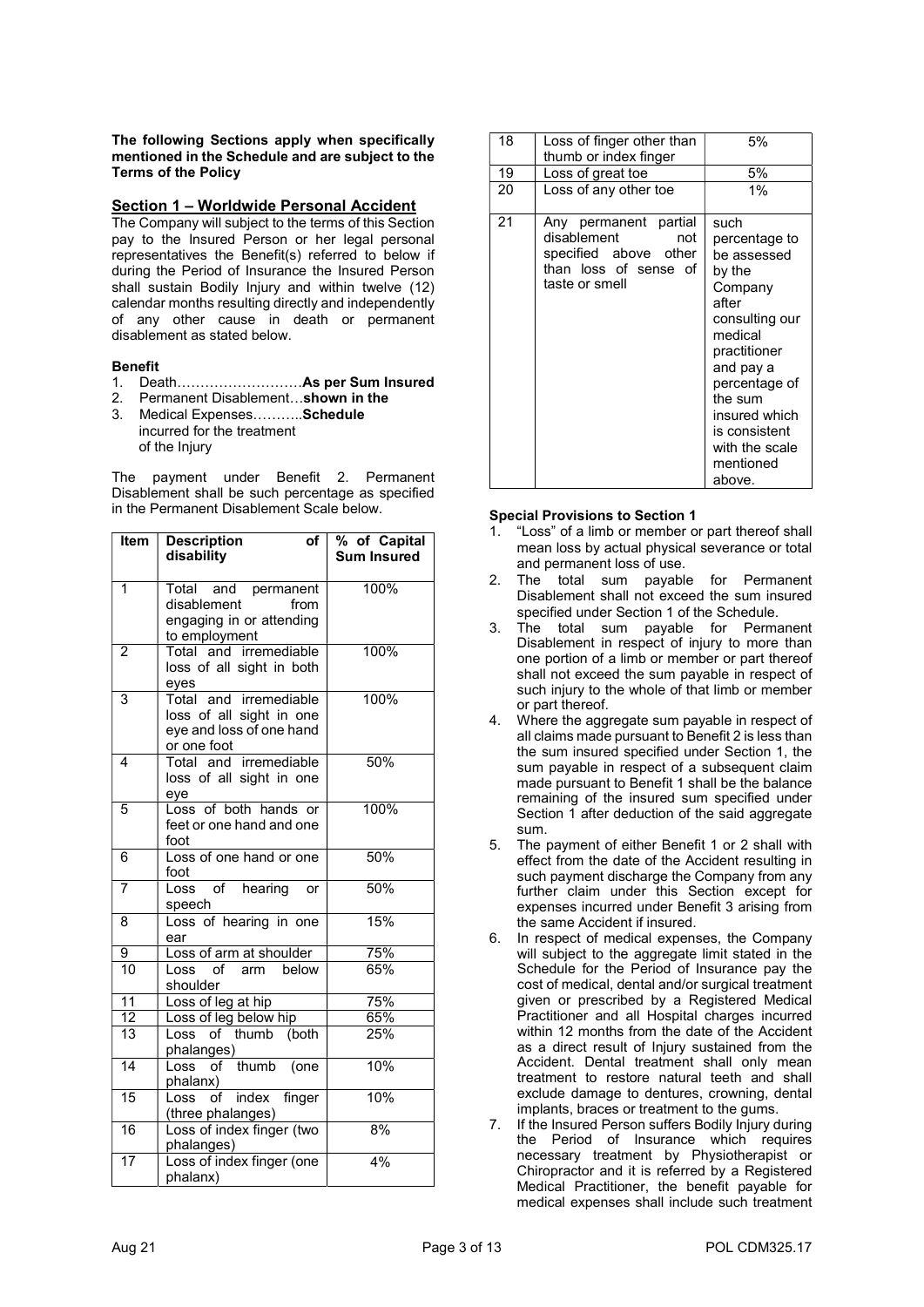subject to a sub-limit of S\$100 per accident and in aggregate the limit of Benefit 3 of Section 1 as specified in the Schedule for any one Period of Insurance.

- 8. In the event that the Insured Person is hospitalized arising from Bodily Injury and payable under Section 3, no benefit will be payable under Benefit 3 of Section 1.
- 9. Policy coverage shall commence on the day the Insured Person (who is granted an In-Principle Approval by the Ministry of Manpower in Singapore) arrives in Singapore after clearing Singapore immigrations. For an Insured Person who is holding a valid work permit in Singapore in respect of the Insured Person's employment or if the Insured Person is holding a valid Special Pass (after the cancellation or expiration of her work permit), coverage shall commence on the start date of the Period of Insurance.

### Extensions to Section 1 (Extensions 2 to 4 are applicable only when Specified in the Schedule

### 1. Additional Indemnity for Death from Accident in Dwelling

In the event the Insured Person sustained Bodily Injury from an Accident occurring at the Dwelling during the Period of Insurance and if such Bodily Injury shall within three (3) calendar months result in the death of the Insured Person and payable under Benefit 1 of Section 1, the Company will pay the Benefit for Death shown in the Schedule and the additional benefit as shown in the table below.

| <b>Additional Benefit for Death from</b><br><b>Accident in Dwelling</b> |               |                 |  |
|-------------------------------------------------------------------------|---------------|-----------------|--|
|                                                                         | <b>Deluxe</b> | <b>Superior</b> |  |
| Per<br>Insured<br>Person                                                | \$2.500       | S\$5,000        |  |

# 2. Treatment by Chinese Physician

If the Insured Person suffers Bodily Injury (excluding fractures) during the Period of Insurance which requires medical treatment by Chinese Physician, the benefit payable for medical expenses shall include such treatment subject to a sub-limit as stated in the table below and in aggregate the limit of Benefit 3 of Section 1 as specified in the Schedule for any one Period of Insurance.

| <b>Treatment by Chinese Physician</b> |               |                 |
|---------------------------------------|---------------|-----------------|
|                                       | <b>Deluxe</b> | <b>Superior</b> |
| Per<br>Accident                       | \$100         | S\$100          |

# 3. Dengue Fever

Notwithstanding anything contained in the Policy to the contrary, the benefit payable for medical expenses shall be extended to cover medical treatment of Dengue Fever up to a sub-limit as specified in the Schedule. The reimbursement of medical expenses under this extension is subject to the submission of blood test results with confirmed diagnosis as proof of claim in addition to the other evidence as required under the Policy. In the event that Dengue Fever results in the hospitalization of the Insured Person and payable under Section 3, no benefit will be payable under this Extension.

# 4. Land Ambulance Service

In the event the Insured Person suffers Bodily Injury during the Period of Insurance which requires the use of Land Ambulance Services, the benefit payable for medical expenses shall be extended to cover such services up to the sub-limit as specified in the Schedule. In the event that the Insured Person is hospitalized and the use for Land Ambulance Services is payable under Section 3, no benefit will be payable under this Extension to Section 1.

# Special Conditions to Section 1

- The Insured shall give immediate notice in writing to the Company of any sickness or physical defect or infirmity of the Insured Person of which the Insured has become aware and shall pay any additional premium that may be required by the Company.
- 2. This Insurance shall not apply to an Insured Person who has attained the age of sixty five (65).
- 3. Notice in writing must be given to the Company of any Bodily Injury which may give rise to a claim under this Section together with full particulars of both the occurrences and the injury immediately in the case of death or within twenty-one (21) days of the occurrence if the injury is not fatal.

All reports certificates and information required by the Company shall be furnished at the Insured's expense and shall be in such form as the Company shall prescribe. The Insured Person shall from time to time submit herself to medical examination at the expense of the Company as may be required in connection with any claim.

In the case of death where any reasonable doubt exists as to the cause thereof a qualified Registered Medical Practitioner appointed by the Company shall be allowed to make a postmortem examination of the body of the Insured Person at the Company's expense.

This Policy including this Section and Extensions to Section 1 is not assignable and payment of any benefit under this Section shall only be made to the Insured Person or her legal personal representatives or any person appointed by the Controller of Work Passes from the Ministry of Manpower in Singapore and whose receipt shall discharge the Company's liability under this Section.

# Exclusions to Section 1

No payment will be made under this Section for Bodily Injury and/or Illness consequent upon

- injuries caused or contributed to by any Medical Condition (except as provided for under the Policy), Pre-Existing Conditions, congenital anomalies or physical defects
- venereal disease or HIV (Human Immunodeficiency Virus) and/or any HIV related illness including AIDS Acquired Immuno-deficiency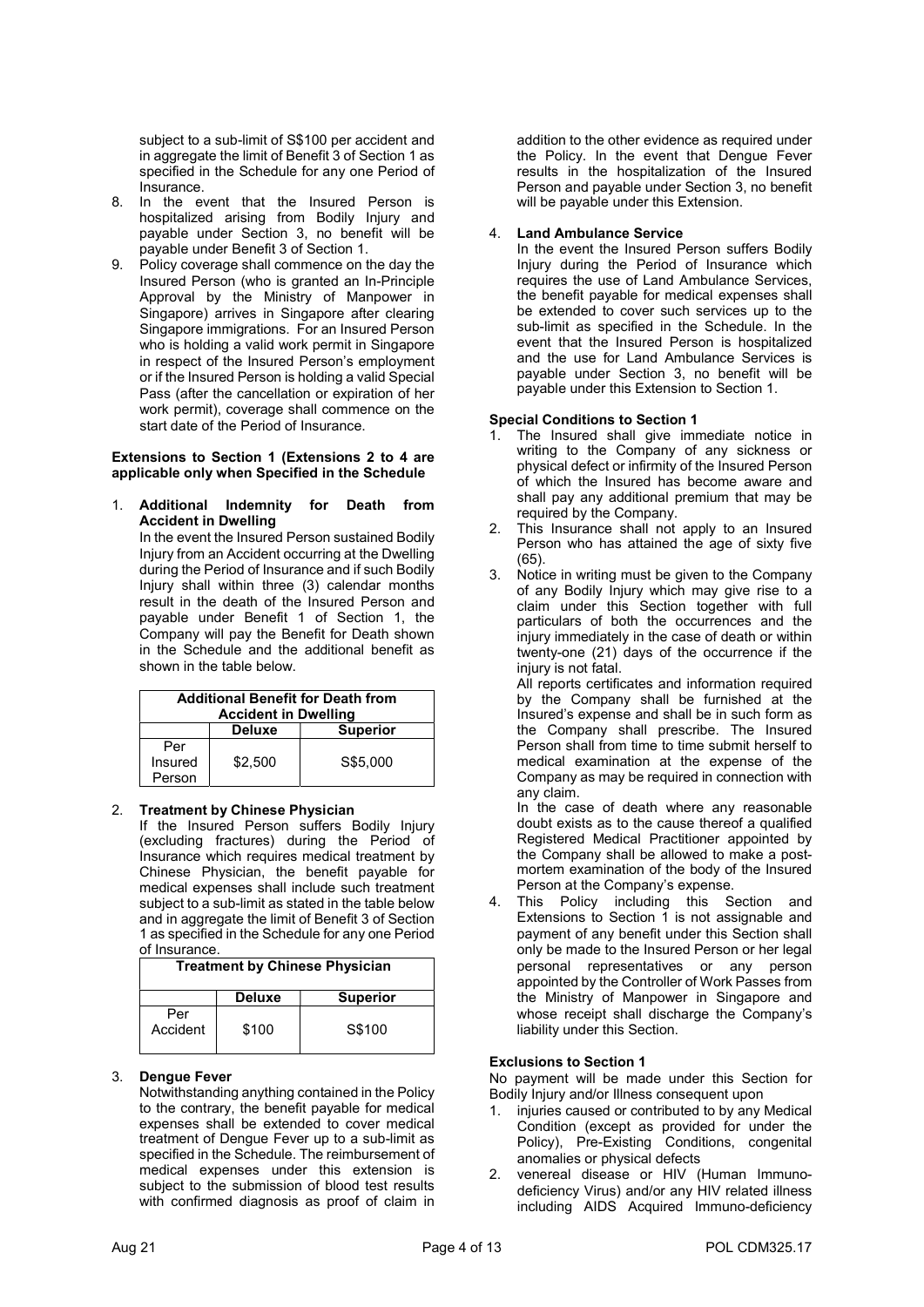Syndrome) or ARC (AIDS Related Complex) or other communicable diseases

### Section 2 - Repatriation Expenses

The Company will subject to the terms of this Section and the Limits as shown in the Schedule indemnify the Insured in respect of reasonable expenses incurred as a result of a Bodily Injury, Illness or suicide of the Insured Person for

- 1. conveyance of the Insured Person to her Home Country in the case of permanent total disablement (as defined in 1 to 12 of the Permanent Disablement Scale) or prolonged terminal or serious illness preventing the Insured Person from engaging in or attending to her employment or occupation as a domestic helper provided that prior agreement is obtained from the Company for all such expenses. This is subject to a proper certification by a Registered Medical Practitioner in Singapore;
- 2. burial or cremation of the Insured Person and/or conveyance of the body or ashes to the Home Country.

Provided always that:

- 1. The Company shall not be liable for more than one payment up to an amount as specified in the Schedule during the Period of Insurance.
- 2. It is a condition precedent to the Company's liability for reimbursement of Repatriation Expenses that a detailed account be submitted to and approved by the Company.
- 3. This Section shall only commence upon the successful completion of the obligatory medical examination of the Insured Person as required by the relevant Ministry for new applicants.

# **Section 3 - Hospital and Surgical Expenses**

The Company will subject to the terms of this Section and the receipt of satisfactory proof indemnify the Insured for Hospital and Surgical Expenses as herein provided if the Insured Person is confined in a Hospital as a result of Bodily Injury or Illness

- 1. Hospital and Surgical Expenses shall deem to include
	- a. Room & Board charges;
		- all costs of Hospital Miscellaneous Services including
			- Drugs and Medicines consumed on premises;<br>Dressings,
			- Ordinary Splints and Plaster Casts;
			- Laboratory Examinations which are medically necessary and recommended by Registered Medical Practitioner:
			- Electrocardiograms;
			- Basal Metabolism Tests;
			- Physical Therapy;
			- Anesthesia and Oxygen
			- X-ray Examinations;
			- Intravenous Infusions;
			- giving blood plasma, but not the cost of blood plasma itself.
				- Registered Medical Practitioner's visit
	- b. costs of surgery and accompanying treatment including the actual fees charged by a Registered Medical Practitioner, a registered anaesthetist and for the use of an

operating theatre that are incurred for a surgery or a Day Surgery performed in a Hospital by a duly Registered Medical Practitioner;

- c. Pre-hospitalisation treatment which include actual charges incurred ordered by a Registered Medical Practitioner within ninety (90) days preceding hospital admission as a registered in-patient for the treatment of the specific medical condition diagnosed, and provided that such medical condition is covered by the Policy and the treatment occuring during the period of insurance. The same benefit is payable in relation to Day Surgery up to section limit;
- d. Post-hospitalisation treatment which include actual charges incurred for all medical treatment provided by a Registered Medical Practitioner within ninety (90) days immediately following discharge from hospital for the same medical condition for which the Insured Person was hospitalised and the treatment occuring during the period of insurance The same benefit is payable in relation to Day Surgery up to section limit;
- 2. In respect of Hospital and Surgical Expenses reimbursement under this Policy shall be based on the prevailing charges of a Class "C" or "B2" wards in a Public Hospital with reference to the Scheme of Charges for Government Medical Services published by the Ministry of Health of Singapore and subject to any limit imposed under the Government Hospital (Fee) Rules.
- 3. In the event that the Insured Person is not confined in a Class "C" or "B2" wards in a Public Hospital, the Company will reimburse the Hospital and Surgical Expenses incurred after applying the "Proration Factor" shown in the Proration Factor Table below in accordance with the type of Hospital and type of ward subject to the limits as stated in the Schedule, whichever is the lower.

| Type of<br><b>Hospital</b>                                    | Type of<br>Ward                     | <b>Deluxe</b> | <b>Superior</b> |
|---------------------------------------------------------------|-------------------------------------|---------------|-----------------|
|                                                               |                                     |               | Percentage (%)  |
| Public                                                        | A <sub>1</sub>                      |               | 50%             |
| Hospital                                                      | A <sub>2</sub>                      |               | 60%             |
|                                                               | <b>B1</b>                           |               | 70%             |
|                                                               | <b>B2 or 5</b><br>bedded<br>or more |               | 100%            |
| Private<br>Hospital or<br>any Hospital<br>out of<br>Singapore | All<br>Wards                        |               | 40%             |

Provided always that the Annual Limit and Limit of Liability per Policy Period shall not exceed the respective limits stated in the Schedule.

Proration Factor Table Applicable Under Section 3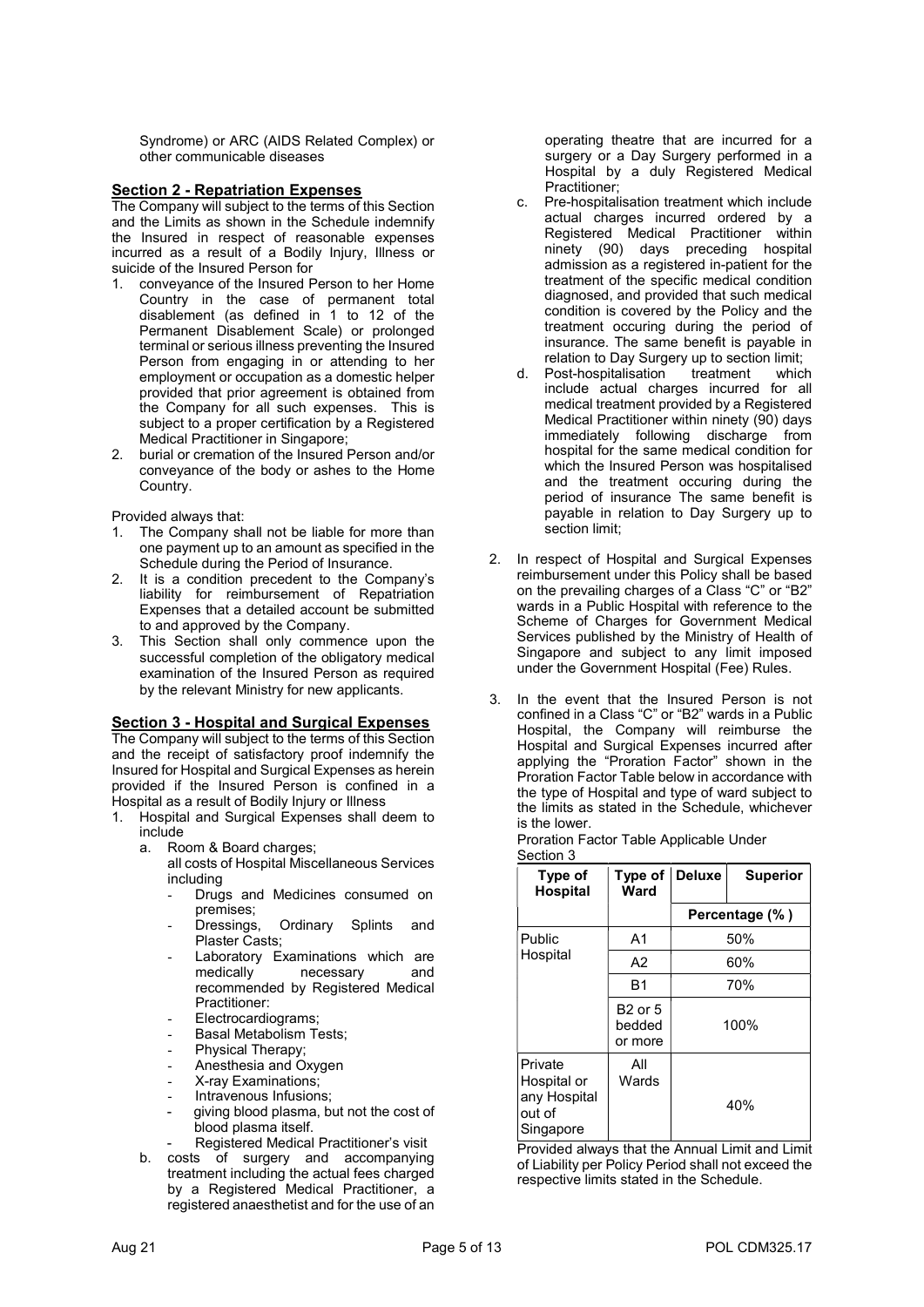- 4. In the event that a Day Surgery is performed in a Private Hospital in Singapore or any Hospital out of Singapore, the Company will reimburse the Hospital and Surgical Expenses incurred after applying the "Proration Factor" of 40% subject to the limits as stated in the Schedule, whichever is the lower. Provided always that the Annual Limit and Limit of Liability per Policy Period shall not exceed the respective limits stated in the Schedule.
- 5. In the event that the Insured Person is diagnosed with COVID-19 including those diagnosed within 14 days of entry or re-entry in to Singapore, the Company will reimburse Hospital and Surgical Expenses incurred for COVID-19 treatment up to the limit stated in the Schedule. The treatment must be provided in Public Hospital, Community Hospital and recovery facilities used primarily for such purposes in which the Ministry of Health has authorised to provide care and medical treatment to those suffering from COVID-19. The Company will not pay any expenses for pre-Trip COVID-19 testing, COVID-19 testing at a departure or arrival airport, or mandatory COVID-19 testing that the Insured Person is required to take for entry into or exit from Singapore.

This Policy shall not pay any benefits relating to any of the following events and any medical conditions arising therefrom:

- 1. Pre-existing Conditions unless the Insured Person has been continually insured under another domestic helper insurance policy with any insurance company in Singapore for not less than the preceding twelve (12) months;
- 2. Treatment or surgery for tonsils, adenoids, hernia or a disease peculiar to the female generative organs which commences within the first one hundred and twenty (120) days from the inception of this Policy unless the Insured Person has been continually insured under this Policy for not less than the preceding twelve (12) months;
- Neurasthenia or mental disease of any kind, Congenital Conditions, venereal disease, HIV (Human Immune Deficiency Virus) and/or any HIV related illness including AIDS (Acquired Immune Deficiency Syndrome) or ARC (AIDS Related Complex), dissipation strictures or any accident or disease in anyway attributed to chronic alcoholism;
- 4. Treatment in mental hospitals or homes or infant welfare centres;
- 5. Any expenses incurred as a result of overseas trip taken against the advice of a Registered Medical Practitioner or overseas trip taken for the purpose of obtaining medical care, treatment or advice of any kind in which such treatment can be administered in Singapore;
- 6. Any expenses in respect of any hospital confinement, surgical operation, treatment or services which are not medically necessary and have not been previously recommended by a Registered Medical Practitioner;
- 7. Treatment undertaken as a preventive measure e.g. vaccination, circumcision, contraception, inoculations and other prophylactic treatment;
- 8. Complications arising due to treatment undertaken as a preventive measure e.g. vaccination, circumcision, contraception, inoculations and other prophylactic treatment;
- 9. Any routine physical examinations, health check-ups or any other tests not related to the treatment or diagnosis of any Injury or Illness;
- 10. Any expenses in respect of any hospital confinement surgical operation treatment or services which result from pregnancy, childbirth, abortion, miscarriage or any complication thereof, treatment for obesity, weight reduction and weight improvement programmes;
- 11. Accidental Bodily Injury, Sickness or Disease arising as a result of exposure to any unjustifiable hazard (except where endeavouring to save human life), provoked assault, use of drugs not medically prescribed or the excessive use of alcohol;
- 12. Normal dental inspection, dental treatment for impacted teeth except treatment resulting from injury due to an accident;
- 13. Damage to dentures, crowning, dental implants, braces, or treatment to gums
- 14. Organ transplantation;
- 15. Relief of chronic illness, palliative treatment of terminal conditions or rehabilitation including but not limited to Community Hospital;
- 16. Cosmetic or plastic surgery other than therapeutic surgery considered as essential by a Registered Medical Practitioner to remedy a malfunction;
- 17. Insured Person who has attained the age of sixty five (65) at the commencement of this Policy. If the Insured Person reaches the age of sixty five (65) during any period of insurance he or she will cease to be insured as from the date of expiry of the Policy;
- 18. Special braces, appliances, equipment, or other prosthetic devices including spectacles, walking or home aids of any kinds, dialysis machine, oxygen machine, hearing aids, wheelchairs, crutches, braces, splints and lenses and any other medical-related equipment;
- 19. Any expenses incurred in respect of conditions arising from surgical, mechanical or chemical contraceptive methods of birth control or treatment relating to infertility;
- 20. Any Accidental Bodily Injury or Sickness or Disease arising from proximately or remotely consequent upon
	- a. self-injury or any attempt thereat while sane or insane; or
	- b. the Insured Person engaging in aerial activities or air travel except as a fare paying passenger in any properly licensed aircraft being operated by a licensed airline in accordance with published schedules of flights or timetables or in a properly licensed multi-engines aircraft being operated by any other licensed commercial air carrier.

# Section 4 – Wages Compensation and Levy Reimbursement

The Company will subject to the terms of this Section pay to the Insured the pro rata wages and Government Levy imposed on foreign domestic helpers for the period that the Insured Person is confined in Hospital up to the limit stated in the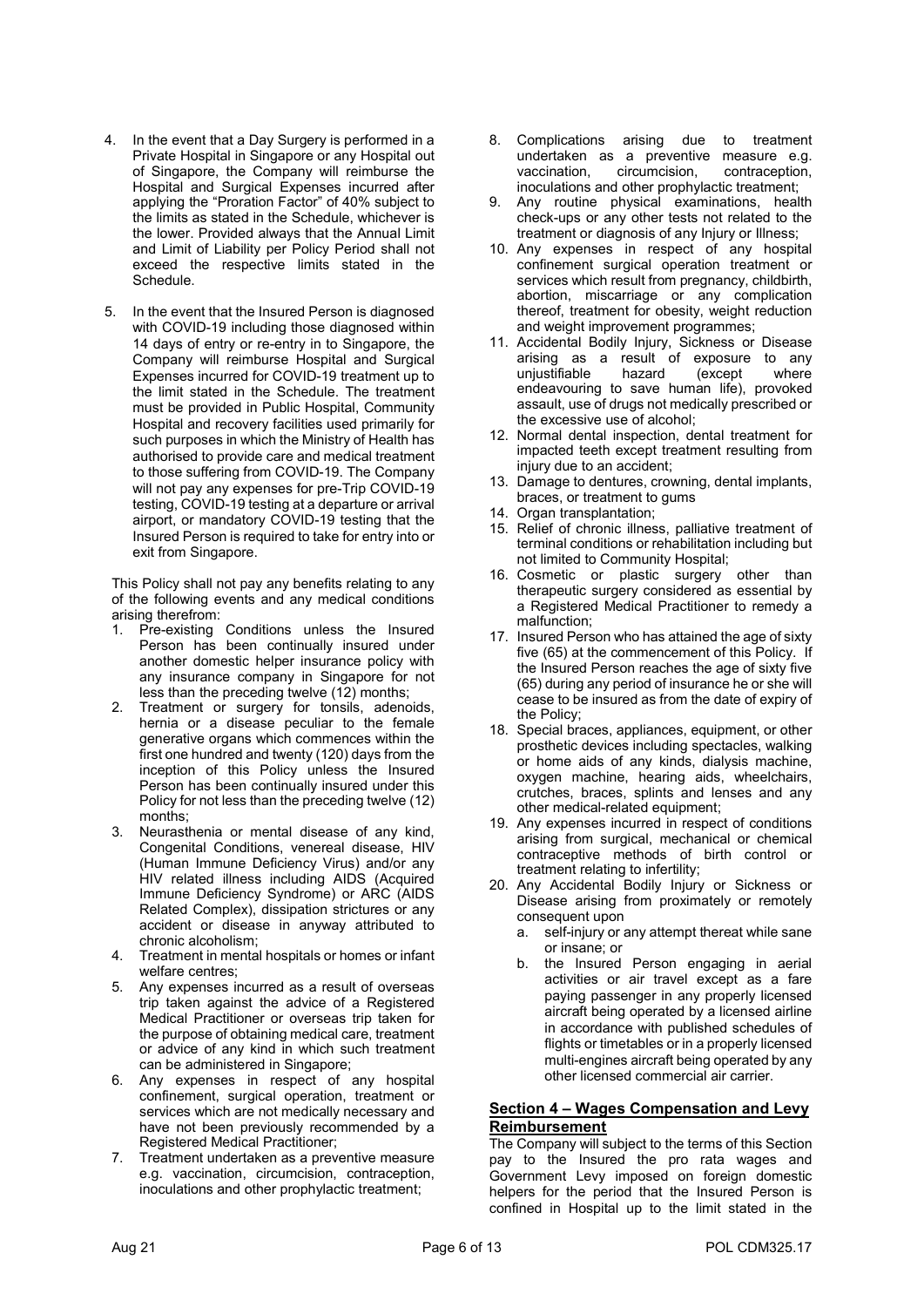Schedule in the event of the Insured suffering the loss of service of the Insured Person caused by her hospitalization due to Accident or Illness expenses of which are insured and payable under Section 3 of this Policy. Provided always that the Company shall not be liable for any payment beyond sixty (60) days of the Insured Person's hospitalization.

# Section 5 – Alternative Help Benefit

The Company will pay the Insured a daily cash benefit in the event the Insured Person is hospitalized as in-patient as a result of Illness or Injury during the Period of Insurance subjected to a maximum of thirty (30) days and provided that a valid claim is made under Section 3.

# Section 6 - Recuperation Benefit

The Company will subject to the limit specified in the Schedule pay to the Insured Person a daily recuperation benefit during the Insured Person's stay in the hospital up to sixty (60) days provided that a valid claim is made under Section 3.

# Section 7 - Domestic Helper's Liability

The Company will subject to the Limit specified in the Schedule, in respect of any one claim or series of claims arising out of one event, and in aggregate, indemnify the Insured and/or Insured Person against all sums for which the Insured may be legally liable

- in respect of:<br>1. Bodily In Bodily Injury (whether fatal or not);
- 2. accidental damage to property.

occurring due to the negligence of the Insured Person while in the course of and arising out of her employment with the Insured, within the Republic of Singapore during the Period of Insurance.

Provided that the Company shall not be liable in respect of any of the following:

- 1. Bodily Injury to any person who is a member of the Insured and/or Insured Person's family or household;
- 2. Damage to property belonging to the Insured or Insured's family or household or Insured Person's own property;
- 3. Any liability of the Insured which attaches by virtue of an agreement but which would not have attached in the absence of such agreement.

# Section 8 - Dread Disease Cover

The Insured Person will be paid a lump sum benefit as shown in the Policy Schedule upon the diagnosis of one of the following Covered Dread Diseases. This benefit is payable only once in the lifetime of the Insured Person.

Covered Dread Diseases are defined as follows:

### 1. Major Cancer

A malignant tumour positively diagnosed with histological confirmation and characterised by the uncontrolled growth of malignant cells with invasion and destruction of normal tissue.

The term Major Cancer includes, but is not limited to, leukemia, lymphoma and sarcoma. Major Cancer diagnosed on the basis of finding<br>tumour cells and/or tumour-associated tumour cells and/or tumour-associated molecules in blood, saliva, faeces, urine or any

other bodily fluid in the absence of further definitive and clinically verifiable evidence does not meet the above definition.

For the above definition, the following are excluded:

a. All tumours which are histologically classified as any of the following: Pre-malignant; Non-invasive; Carcinoma-in-situ (Tis) or Ta; Having borderline malignancy; Having any degree of malignant potential; Having suspicious malignancy; Neoplasm of uncertain or unknown behaviour; or All grades of dysplasia, squamous intraepithelial lesions (HSIL and LSIL) and intra epithelial neoplasia;

- b. Any non-melanoma skin carcinoma, skin confined primary cutaneous lymphoma and dermatofibrosarcoma protuberans unless there is evidence of metastases to lymph nodes or beyond;
- c. Malignant melanoma that has not caused invasion beyond the epidermis;
- d. All Prostate cancers histologically described as T1N0M0 (TNM Classification) or below; or Prostate cancers of another equivalent or lesser classification;
- e. All Thyroid cancers histologically classified as T1N0M0 (TNM Classification) or below;
- f. All Neuroendocrine tumours histologically classified as T1N0M0 (TNM Classification) or below;
- g. All tumours of the Urinary Bladder histologically classified as T1N0M0 (TNM Classification) or below;
- h. All Gastro-Intestinal Stromal tumours histologically classified as Stage I or IA according to the latest edition of the AJCC Cancer Staging Manual, or below;
- Chronic Lymphocytic Leukaemia less than RAI Stage 3;
- j. All bone marrow malignancies which do not require recurrent blood transfusions, chemotherapy, targeted cancer therapies, bone marrow transplant, haematopoietic stem cell transplant or other major interventionist treatment; and
- k. All tumours in the presence of HIV infection.

# 2. Coronary Artery By-pass Surgery

The actual undergoing of open-chest surgery or Minimally Invasive Direct Artery Bypass surgery to correct the narrowing or blockage of one or more coronary arteries with bypass grafts. This diagnosis must be supported by angiographic evidence or significant coronary artery obstruction and the procedure must be considered medically necessary by a consultant cardiologist.

Angioplasty and all other intra-arterial, catheterbased techniques, 'keyhole' or laser procedures are excluded.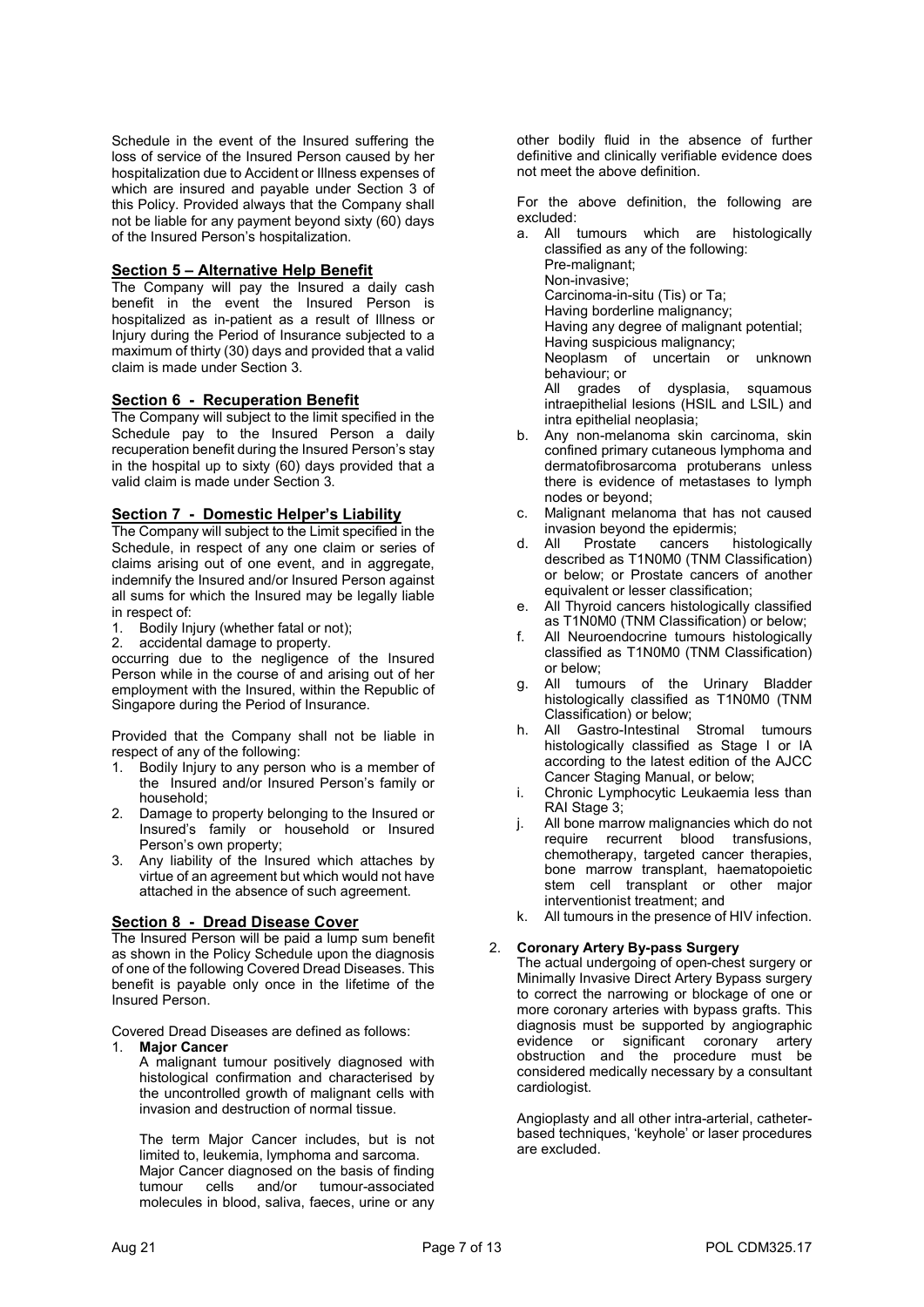### 3. Heart Attack of Specified Severity

Death of heart muscle due to ischaemia, that is evident by at least three of the following criteria proving the occurrence of a new heart attack:

- a. History of typical chest pain;
- b. New characteristic electrocardiographic changes; with the development of any of the following: ST elevation or depression, T wave inversion, pathological Q waves or left bundle branch block;
- c. Elevation of the cardiac biomarkers, inclusive of CKMB above the generally accepted normal laboratory levels or Cardiac Troponin T or I at 0.5ng/ml and above;
- d. Imaging evidence of new loss of viable myocardium or new regional wall motion abnormality. The imaging must be done by Cardiologist specified by the Company.
- For the above definition, the following are excluded:
	- a. Angina;
	- b. Heart attack of indeterminate age; and
	- c. A rise in cardiac biomarkers or Troponin T or I following an intra-arterial cardiac procedure including, but not limited to, coronary angiography and coronary angioplasty.

Explanatory note:  $0.5$ ng/ml =  $0.5$ ug/L = 500pg/ml

# 4. End Stage Kidney Failure

Chronic irreversible failure of both kidneys requiring either permanent renal dialysis or kidney transplantation.

### 5. Stroke with Permanent Neurological Deficit

A cerebrovascular incident including infarction of brain tissue, cerebral and subarachnoid haemorrhage, intracerebral embolism and cerebral thrombosis resulting in permanent neurological deficit. This diagnosis must be supported by all the following conditions:

- a. Evidence of permanent clinical neurological deficit confirmed by a neurologist at least six (6) weeks after the event; and
- b. Findings on Magnetic Resonance Imaging, Computerised Tomography, or other reliable imaging techniques consistent with the diagnosis of a new stroke.
- The following are excluded:
- a. Transient Ischaemic Attacks;
- b. Brain damage due to an accident or injury, infection, vasculitis and inflammatory disease;
- c. Vascular disease affecting the eye or optic nerve;
- d. Ischaemic disorders or the vestibular system; and
- e. Secondary haemorrhage within a preexisting cerebral lesion.
- 6. Major Organ / Bone Marrow Transplantation The receipt of a transplant of:
	- a. human bone marrow using haemotopoietic stem cells preceded by total bone marrow ablation, or

b. one of the following human organs: heart, lung, liver, kidney, pancreas, that resulted from irreversible end stage failure of the relevant organ.

Other stem cell transplants are excluded.

#### Special Exclusions for Dread Disease Cover No benefits shall be payable under this Section

- 1. if the Insured Person is diagnosed with any of the Dread Disease within the first ninety (90) days from the commencement date of cover under the Policy;
- if the Insured Person does not survive the first thirty (30) days from the date she is diagnosed with any of the Dread Disease; and
- 3. when the Dread Disease, directly or indirectly, is caused by, arises in connection with, is consequence of, or is contributed by any of the following:
	- a. Complication of any surgery, therapy or treatment administered on the Insured Person which is not prescribed by a medical practitioner in his or her professional capacity;
	- b. Any consumption of a drug, unless it is taken on proper medical advice and is not for the treatment of drug addiction;
	- c. Pre-existing medical condition;
	- d. Pre-existing physical condition.

### Section 9 – Termination Expenses and Re-Hiring Expenses

The Company will subject to the limit specified in the Schedule reimburse the Insured for:

- 1. expenses incurred in respect of termination of the insured person's service following; or
- 2. agency fees incurred in hiring a replacement domestic helper in the event of termination of the Insured Person's services necessitated by

an Accident or Illness of whatsoever nature, which resulted in her permanent total disablement or inability to engage in or attend to her employment or occupation as a domestic helper subject to a proper certification by a Registered Medical Practitioner in Singapore.

The payment of this benefit is subjected to

- 1. prior agreement obtained from the Company for all such expenses, and
- 2. replacement of the Insured Person must be made within ninety (90) days from the date of her termination.

# Section 10 – Domestic Helper's Belongings

The Company will subject to the Limit specified in the Schedule provide indemnity for loss of or damage to Personal Effects of the Insured Person caused by an Insured Peril whilst such Personal Effects are contained within the Insured's premises within the Republic of Singapore in which the Insured Person is residing.

Provided that

- the Insured and the Insured Person shall exercise all reasonable precautions for the maintenance and safety of the Buildings and of the property contained therein
- 2 there is no indemnity under any other insurance policy.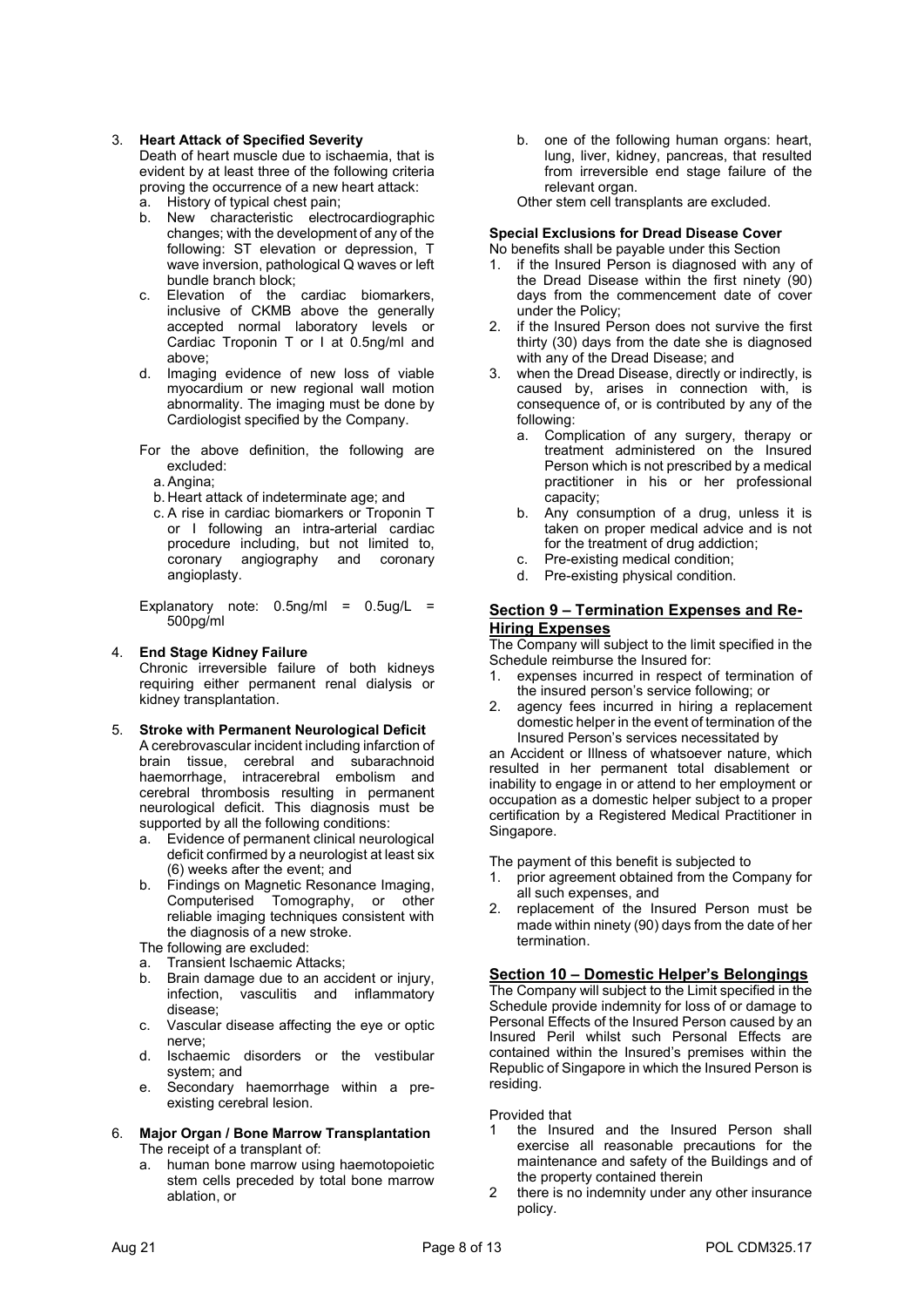Insured Perils shall mean

- 1. Fire, Lightning, Thunderbolt or Subterranean Fire;
- 2. Explosion;
- 3. Aircraft or other Aerial Device or any article dropped therefrom;
- 4. Bursting or overflowing of a domestic water tank, apparatus or pipe (excluding damage caused thereto);
- 5. Theft accompanied by actual forcible and violent breaking into or out of a building or any attempt thereat. Provided that during any period when the buildings are left without an inhabitant, cover against theft is suspended from the beginning of the ninety-first day of such unoccupancy; or
- 6. Impact with the buildings by any road vehicle horse or cattle not belonging to nor under the control of the Insured or any member of his family normally residing with him.

### Section 11 - Special Grant

In the event of death arising from Illness of the Insured Person during the Period of Insurance, the Company will pay the Insured Person's legal representative the special grant specified in the Schedule. The Company will not pay this special grant if death is as a result of any Pre-Existing Condition.

### Section 12 - Fidelity Guarantee

The Company will subject to the Limit specified in the Schedule reimburse to the Insured against the loss of Household Contents as the direct result of any act of fraud or dishonesty committed by the Insured Person provided that

- 1. a maximum limit of S\$500.00 in the aggregate applies for loss of money during the Period of Insurance;
- 2. the act of fraud or dishonesty must be committed during Period of Insurance;
- 3. the act of fraud or dishonesty must be discovered during the Period of Insurance or within 90 days after death, dismissal or expiry of employment contract of the Insured Person, whichever is the earliest;
- 4. any money due by the Insured to the Insured Person shall be withheld from the Insured Person and deducted from any amount otherwise payable under this Section;
- 5. loss and discovery of any act of fraud or dishonesty must be reported to Police within 24 hours of the discovery and reported to the Company within 7 days from the Police's report date;
- 6. it is the duty of the Insured to prove that his actual loss is a direct result of the act of fraud or dishonesty committed by the Insured Person.

This insurance does not cover claims arising directly or indirectly in connection with

- 1. wear and tear, deterioration or damage caused by atmospheric or climatic condition, vermin, or any process of cleaning, repairing, restoring or alteration;
- 2. items insured under a separate insurance policy or reimbursable by other means;
- 3. unexplained disappearances of Household Contents.

### Special Condition to Section 12

If this Policy shall be in force for more than one period of insurance or if any liability shall exist on the part of the Company under this Policy and also under any other policy effected with the Company in respect of fraud or dishonesty of the Insured Person the liability of the Company shall not be accumulated or increased thereby and the aggregate liability of the Company under all policies, including this Policy, for the fraud or dishonesty committed by the Insured Person shall not exceed the limit for Fidelity Guarantee specified in the Schedule of this Policy or the amount guaranteed under any other such polices as aforesaid whichever shall be the greatest.

### Section 13 - Letter of Guarantee to the Ministry of Manpower

The Company will provide a Letter of Guarantee to the Ministry of Manpower in Singapore in lieu of the cash deposit required under Section 12 of Employment of Foreign Manpower (Work Passes) Regulations or Section 21 of Immigration Regulations. General Exclusions and General Conditions under this Policy shall not apply to this Section.

### **Section 14 - Waiver of Counter Indemnity for** Letter of Guarantee to the Ministry of **Manpower**

In Consideration of the payment of additional premium, it is hereby agreed and declared that the Company shall subject to the Limit specified in the Schedule waive its rights to obtain indemnification from the Insured in the event of a call on the Letter of Guarantee insured under Section 13 of this Policy by the Ministry of Manpower in Singapore arising from the breach of the Immigration Act resulting directly from the disappearance of the Insured Person

The Company shall not be liable to pay for

- 1. any loss or payment of which the Insured is aware of prior to the effective date of cover;
- any loss, claim, or payment incurred occurring within the first thirty (30) days from the effective date of cover if such cover is effected at a later date from the basic insurance coverage. This exclusion shall not be applicable if the effective date of cover concurs with that of the Letter of Guarantee to the Ministry of Manpower in Singapore insured under Section 13 above;
- 3. any loss, claim or payment arising out of any circumstances caused directly or indirectly by the Insured and/or the Insured's family members/tenants residing with the Insured;
- 4. the excess stated in the Schedule.

### Section 15 - Letter of Guarantee to the Philippine Overseas Labour Office in **Singapore**

The Company will provide a Letter of Guarantee to The Philippine Overseas Labour Office in Singapore in lieu of the cash deposit required as security. General Exclusions and General Conditions under this Policy shall not apply to this Section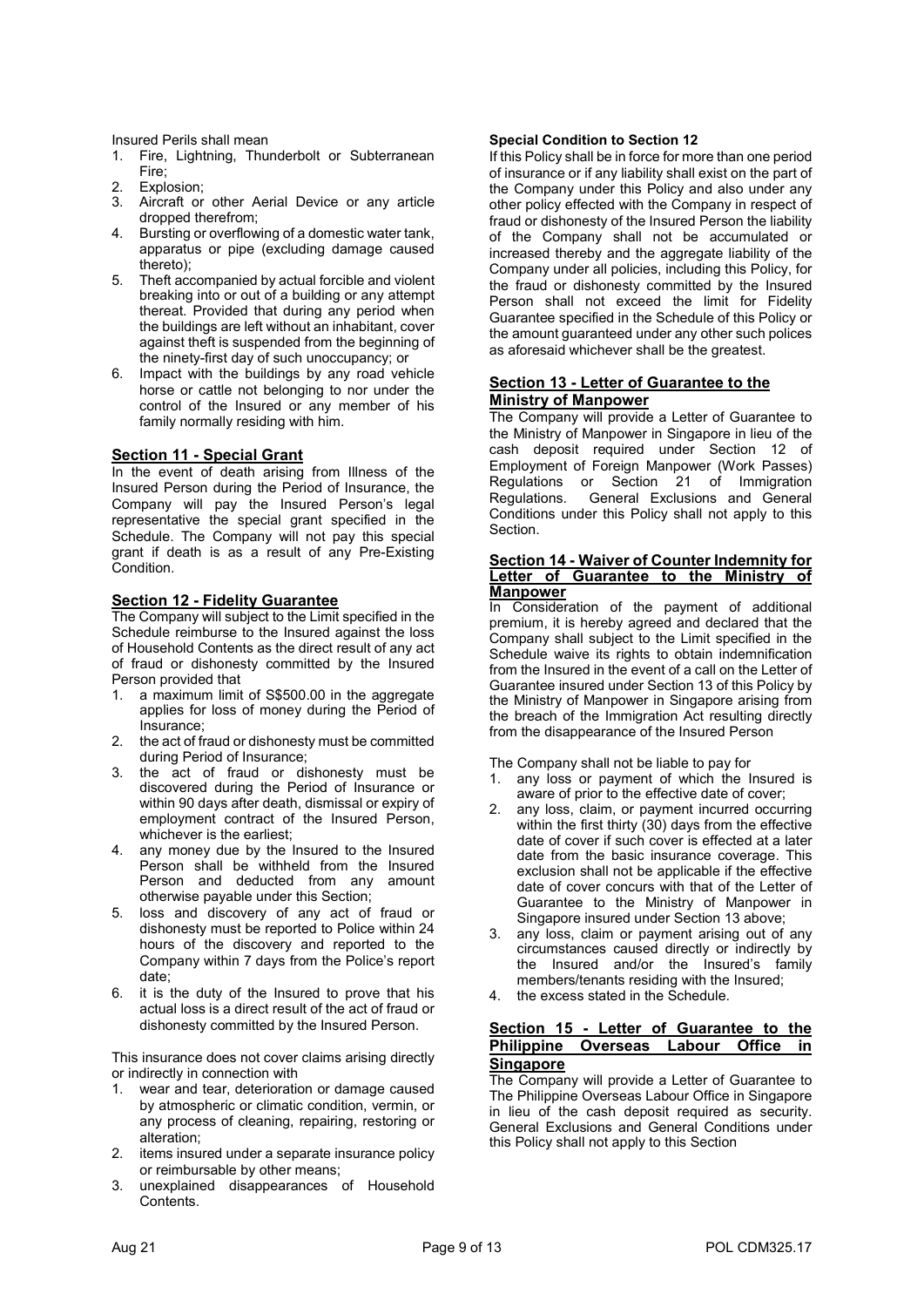# General Conditions

- 1. Interpretation This Policy and Schedule shall be read together as one contract and any word or expression to which a specific meaning has been attached in any part of this Policy or of the Schedule shall bear such meaning wherever it may appear.
- 2. Observance The Liability of the Company shall be conditional on the observance and fulfillment by the Insured of the terms provisions and conditions of the Policy in so far as they relate to anything to be done or not to be done by the Insured and/or the Insured Person.
- 3. Precaution The Insured shall take all reasonable precautions to safeguard the Insured Person against Accidents and Diseases.
- 4. Alteration This Policy shall cease to be in force if there be any material alteration in risk unless the Company by endorsement declares the Insurance to be continued.
- 5. Claims Procedure On the happening of any accident which may give rise to a claim under this Policy the Insured shall
	- a. give notice in writing to the Company within twenty-one (21) days stating the circumstances of the loss damage liability death or injury or illness;
	- b. furnish to the Company at the expense of the Insured all certificates and information and evidence required by the Company and shall be in such form and of such nature as the Company shall prescribe. The Insured shall provide any authorisation as may be required by the Company, its representatives and medical advisers to access medical records related to an event likely to be the subject of a claim.
- 6. Subrogation In the event of a claim the Company shall be entitled to undertake in the name and on behalf of the Insured the absolute conduct control and settlement of any proceedings and to take proceedings at its own expense and for its own benefit but in the name of the Insured to recover compensation or secure indemnity from any third party in respect of anything covered by this Policy.
- 7. Other Insurances (Not applicable to Sections 1(i) and 1 (ii), 4, 6 and 9) - If at the time of any loss damage or liability hereby insured there be any other subsisting insurance or insurances whether effected by the Insured or by any other person or persons covering such loss damage or liability the Company will only be liable for the excess of the amount recoverable from such other source or insurance.
- 8. Goods and Services Tax on Policy Excess/Deductible - All amounts shown in this Policy (inclusive of Policy Schedule) in respect of Excess/Deductible, if any, do not include Goods and Services Tax (GST). Where GST is applicable to the Policy and/or to a claim under

the Policy, GST will be levied accordingly on the Excess/Deductible amounts and the Insured shall be liable to bear the GST so levied on the Excess/Deductible amounts.

### 9. Cancellation

- a. The Company may at any time cancel this Policy by giving seven (7) days' notice in writing to the Insured at his last known address.
- b. Coverage will cease immediately when the Insured Person is repatriated from Singapore or transfer to another employer by the Insured or registered maid agency in Singapore.
- In the event of termination of the Insured Person's employment contract or Work Permit with the Insured in Singapore, cover ceases automatically from the date of the Letter of Discharge from the Ministry of Manpower in Singapore.
- d. In the event of termination of the Insured Person's In-Principal Approval by the Ministry of Manpower in Singapore, 100% of Policy Premium will be refunded and this Policy will be treated as null and void.
- e. A return of premium as computed based on the Refund Scale indicated below will be payable for Policy Cancellation except condition 9d stated above. No Refund shall be given where a claim has been lodged under the policy.

| Refund Scale*                                                                                                                                                                    | % of Policy<br>Premium |
|----------------------------------------------------------------------------------------------------------------------------------------------------------------------------------|------------------------|
| Cancellation within<br>60 days from inception<br>date                                                                                                                            | 70%                    |
| Cancellation within<br>61 to 120 days                                                                                                                                            | 50%                    |
| Cancellation within<br>121 to 180 days                                                                                                                                           | 30%                    |
| Cancellation after 181<br>days                                                                                                                                                   | No Refund              |
| For Policy where the Period of<br>Insurance is less than 26 consecutive<br>months, no refund will be given where<br>cancellation is more than 90 days after<br>policy inception. |                        |

- 10. Arbitration All differences arising out of this Policy shall be referred to the arbitration of some person to be appointed by both parties or if they cannot agree upon a single arbitrator to the decision of two arbitrators one to be appointed in writing by each party and in case of disagreement between the arbitrators to the decision of an umpire who shall have been appointed in writing by the arbitrators before entering on the reference and an award shall be a condition precedent to any liability of the Company or any right of action against the Company.
- 11. Fraudulent Claims If the Insured and/or the Insured Person or anyone acting on their behalf made any claim under this Policy knowing the claim to be fraudulent this Policy shall become void and all benefits forfeited.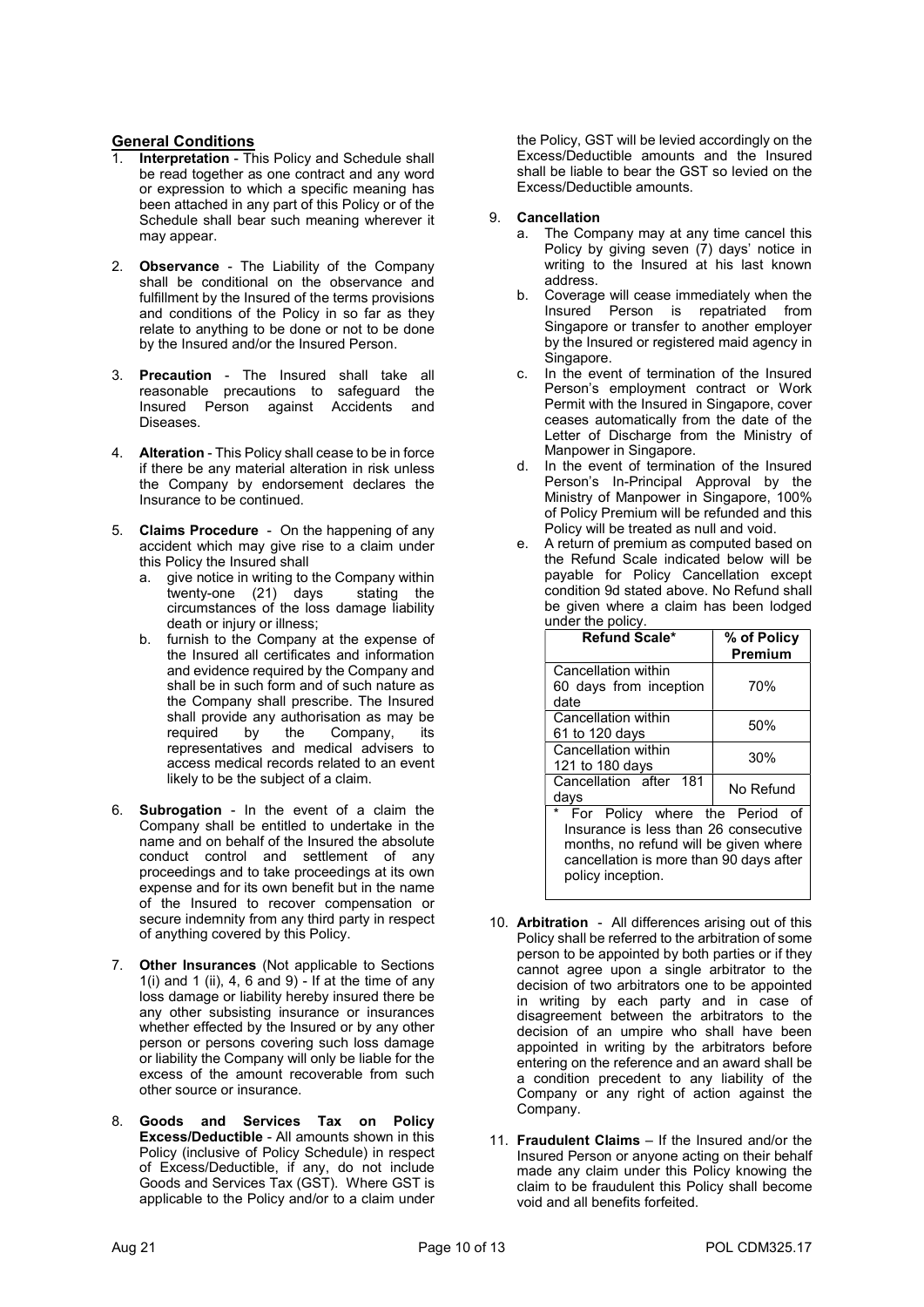- 12. Limitation The Company shall not be liable to pay any Benefit after the expiration of twelve months from the happening of the event giving rise to a claim unless the claim in respect of the event is the subject of pending arbitration.
- 13. One Policy Restriction An Insured Person shall not be covered under more than one MaidEase issued by the Company. If an Insured Person is covered under more than one such Policy, the Company will consider that person to be insured under the Policy first issued by the Company.

### **General Exclusions**

The Company will not indemnify the Insured against

- 1. any actions for compensations brought in the Courts of Law of any territory outside Singapore.
- 2. loss damage injury by accident or disease directly or indirectly occasioned by or happening through or in consequence of
	- a. war, invasion, act of foreign enemy, hostilities (whether war be declared or not). civil war, mutiny, rebellion, revolution, insurrection or military or usurped power;
	- b. any act or any person or persons acting on behalf of or in connection with any organisation with activities directed to war any de jure or de facto Government or to influencing of it by violence;
	- c. Riot or strike or civil commotion.
- 3. any loss damage injury or liability directly or indirectly caused by arising from or consequence of or contributed to by
	- a. ionising radiations or contaminations by radioactivity from any nuclear fuel or from any nuclear waste from the combustion of nuclear fuel. Solely for the purpose of this exclusion combustion shall include any selfsustaining process of nuclear fission;
	- b. nuclear weapons material.
- 4. consequential loss or damage of any kind whatsoever.
- 5. any wilful act or wilful negligence of the Insured/Insured Person or of her representatives. (This Exclusion, however, shall not apply to Section 2 of this Policy).
- 6. any unlawful act of the Insured Person or wilful exposure to danger (other than in an attempt to save human life) or suicide or attempted suicide or intentional self-injury or any attempt thereat while sane or insane. (This Exclusion, however, shall not apply to Section 2 of this Policy).
- 7. deliberate act of the Insured and/or the Insured's immediate family member residing with the Insured. (This Exclusion, however, shall not apply to Section 2 of this Policy).
- 8. any period when the Insured Person returns to her Home Country during the Period of

Insurance. Solely for the purpose of this Exclusion coverage shall be suspended from the time she leaves Singapore and resume immediately upon her return to Singapore or upon the renewal of her work permit, whichever is the later. (This Exclusion, however, shall not apply to Section 1 of this Policy).

- 9. the effect or influence (temporary or otherwise) of alcohol or drugs not prescribed by a registered medical practitioner
- 10. pregnancy, childbirth, abortion, miscarriage, sterilization, menopause, or all complications arising from these conditions.
- 11. psychiatric or nervous or mental disorder of any kind
- 12. engaging in Hazardous Sports including but not limited to most winter sports (other than leisure skiing), mountaineering, rock climbing, water skiing, underwater activities, aerial activities and motor sports (such as motorcycle racing and motor car racing)
- 13. any breach of Insured Person's work permit or work permit condition as provided for by the Ministry of Manpower in Singapore
- 14. any cost incurred for health supplements, vitamins, prebiotics, probiotics and skin care products whether purchased over the counter or prescribed by a Registered Medical Practitioner;

### Additional Endorsements

The following endorsements shall apply to this Policy unless otherwise stated and/or deleted in the Policy Schedule.

### Counter Indemnity

It is hereby declared and agreed that the following Counter Indemnity shall form part of the policy:

In consideration of the Company having agreed at the request of the Insured to provide:

- 1. a Letter of Guarantee issued under Section 13 for the sum of Singapore Dollars Five Thousand Only (S\$5,000) in favour of the Ministry of Manpower in Singapore as security for the due and satisfactory observance and performance of all conditions under the Guarantee and/or;
- 2. a Letter of Guarantee issued under Section 15 for the sum of Singapore Dollars Two Thousand (S\$2,000) or Seven Thousand (S\$7,000) whichever is applicable in favour of The Philippines Overseas Labour Office in Singapore as Guarantee for the due and satisfactory observance of all the conditions under the Standard Employment Contract for Filipino workers in Singapore

in connection with the employment of the Insured Person for the Period of Insurance stated in the Policy, the Insured agrees:

1. to indemnify the Company on demand in full against all claims payments demands actions suits proceedings losses liabilities costs interests and expenses whatsoever which may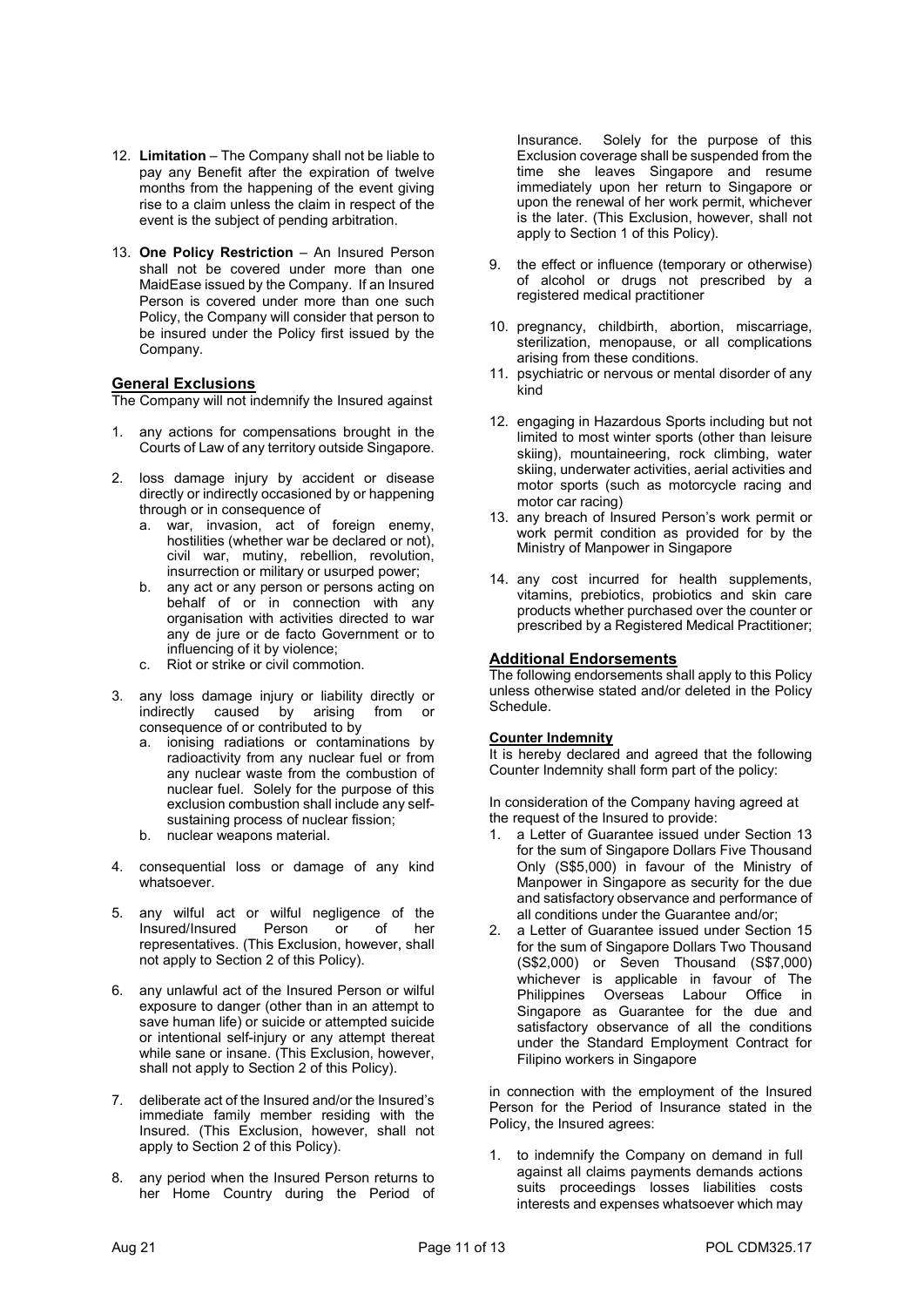be taken or made against the Company or incurred or become payable by the Company under the liability or obligations of either one or both the Guarantees.

Provided always that where additional premium has been paid for the inclusion of Section 14 - Waiver Of Counter Indemnity For Letter Of Guarantee to the Ministry of Manpower in Singapore insured under Section 13 as reflected in the Schedule, the liability of the Insured to indemnify the Company for Section 13 shall be limited to a fixed sum of Singapore Dollars Two Hundred and Fifty only (S\$250) where the breach of condition under the Guarantee was caused by or resulted from the Insured Person's unexpected disappearance not caused by the Insured's deliberate act or omission.

- 2. that the Company has absolute discretion to compromise all claims payments demands actions suits proceedings losses liabilities which may be taken or made against the Company under either or both the Guarantees, and to accept all receipts vouchers and other evidence of all payments made by the Company or of all liabilities or obligations incurred by the Company by reason of either one or both the Guarantees as conclusive evidence against the Insured and the estate of the Insured to the extent of the liability herein.
- 3. that no delay or omission on the part of the Company in exercising any right, power, privilege or remedy in respect of this Indemnity shall impair such right, power, privilege or remedy. The rights, powers, privileges and remedies provided in this Indemnity are cumulative and not exclusive of any rights, powers, privileges, and remedies provided by law.
- 4. that this indemnity shall be a continuing indemnity and the Company may at its discretion without giving any notice to the Insured extend the validity of either or both the Guarantees without discharging or impairing the liability of the Insured under this indemnity.
- 5. that this indemnity shall be governed and construed in accordance with the laws of the Republic of Singapore.

### Clarification Agreement

Property damage covered under this Agreement shall mean physical damage to the substance of property.

Physical damage to the substance of property shall not include damage to data or software, in particular any detrimental change in data, software or computer programs that is caused by a deletion, a corruption or a deformation of the original structure.

Consequently the following are excluded from this Agreement:

- 1. Loss of or damage to data or software, in particular any detrimental change in data, software or computer programs that is caused by a deletion, a corruption or a deformation of the original structure, and any business interruption losses resulting from such loss or damage. Notwithstanding this Exclusion, loss of or damage to data or software which is the direct consequence of insured physical damage to the substance of property shall be covered.
- 2. Loss or damage resulting from an impairment in the function, availability, range of use or accessibility of data, software or computer programs, and any business interruption losses resulting from such loss or damage.

### Condition Precedent

- The validity of this Policy is subject to the condition precedent that
- for the risk insured, the Insured has never had any insurance terminated in the last twelve (12) months due solely or in part to a breach of any premium payment condition; or
- 2. if the Insured has declared that it has breached any premium payment condition in respect of a previous policy taken up with another insurer in the last twelve (12) months
	- a. the Insured has fully paid all outstanding premium for time on risk calculated by the previous insurer based on the customary short period rate in respect of the previous policy; and
	- b. a copy of the written confirmation from the previous insurer to this effect is first provided by the Insured to the Company before cover incepts.

Contracts (Rights of Third Parties) Act Exclusion It is hereby declared and agreed that a person who is not a party to this Policy shall have no right under the Contracts (Rights of Third Parties) Act (Cap 53B)

(or any subsequent amendments thereof) to enforce

# any of its terms. Governing Law

This policy is governed by and interpreted in accordance to the laws of the Republic of Singapore. **Jurisdiction** 

The indemnity under this Policy shall not apply in respect of judgements which are not in the first instance delivered by or obtained from a court or tribunal of competent jurisdiction within the Republic of Singapore.

### Personal Data Protection

In relation to the personal data collected for this Insurance, the Insured agreed and acknowledged that

1. the Company may collect, use and disclose the personal data for the purposes stated in its Privacy Policy, which include underwriting and administering the insurance Policy (including reinsurance/underwriting, claims processing, investigation, payment and other related purposes);